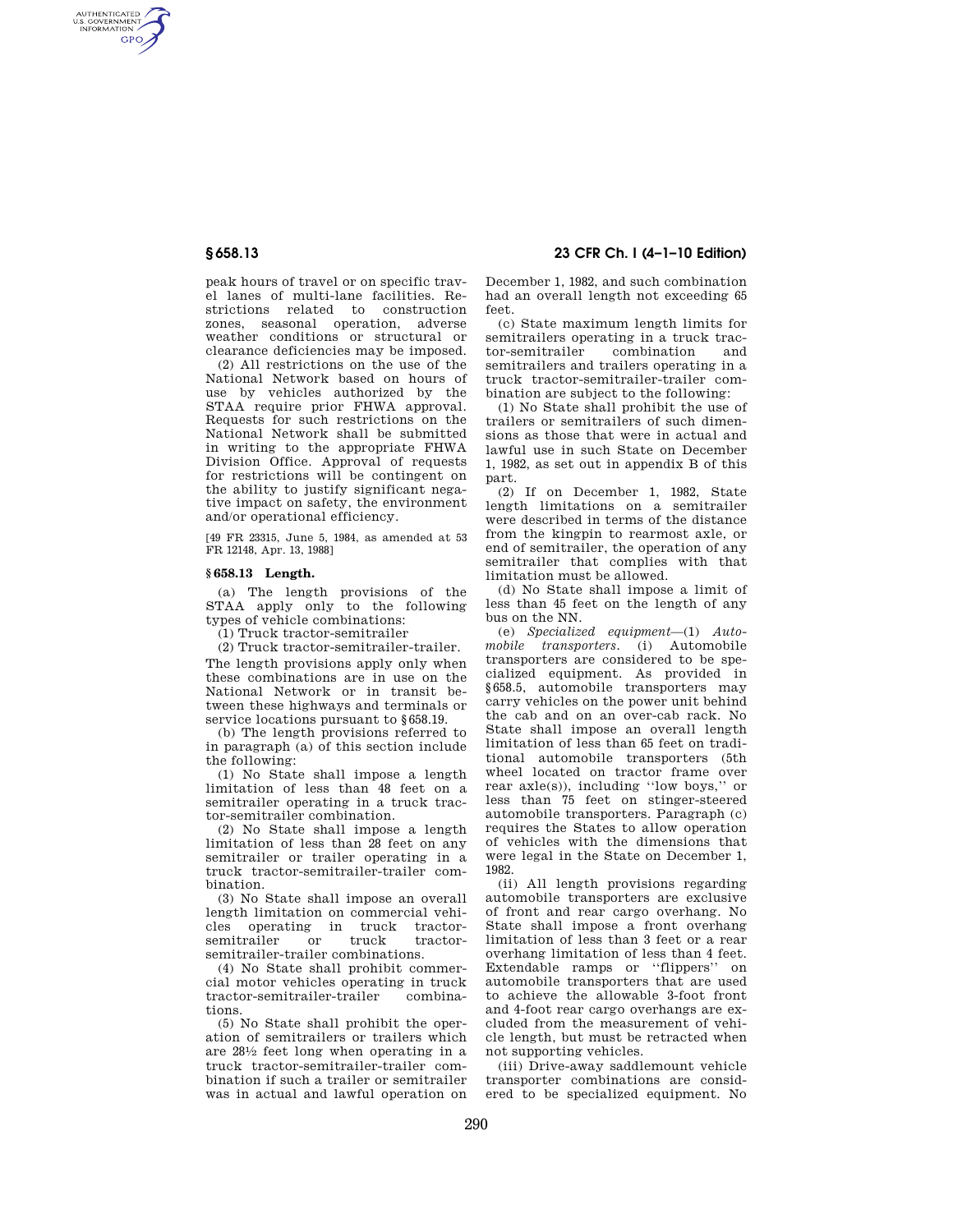## **Federal Highway Administration, DOT § 658.13**

State shall impose an overall length limit of less or more than 97 feet on such combinations. This provision applies to drive-away saddlemount com-<br>binations with up to three binations with up to saddlemounted vehicles. Such combinations may include one fullmount. Saddlemount combinations must also comply with the applicable motor carrier safety regulations at 49 CFR parts 390–399.

(2) *Boat transporters.* (i) Boat transporters are considered to be specialized equipment. As provided for automobile transporters in §658.5, boat transporters may carry boats on the power unit so long as the length and width restrictions of the vehicles and load are not exceeded. No State shall impose an overall length limitation of less than 65 feet on traditional boat transporters (fifth wheel located on tractor frame over rear axle(s), including ''low boys,'' or less than 75 feet on stinger-steered boat transporters. In addition, no State shall impose an overall length limitation of less than 65 feet on truck-trailer boat transporters. Paragraph (c) of this section requires the States to allow operation of vehicles with the dimensions that were legal in the State on December 1, 1982.

(ii) All length provisions regarding boat transporters are exclusive of front and rear overhang. Further, no State shall impose a front overhang limitation of less than three (3) feet nor a rearmost overhang limitation of less than four (4) feet.

(3) *Truck-tractor semitrailer-semitrailer.*  Truck-tractor semitrailersemitrailer combination vehicles are considered to be specialized equipment. No State shall impose a length limitation of less than 28 feet on any semitrailer or 28<sup>1/2</sup> feet if the semitrailer was in legal operation on December 1, 1982, operating in a trucktractor semitrailer-semitrailer combination. No State shall impose an overall length limitation on a trucktractor semitrailer-semitrailer combination when each semitrailer length is 28 feet, or 281⁄2 feet if grandfathered.

(ii) The B-train assembly is excluded from the measurement of trailer length when used between the first and second trailer of a truck-tractor semitrailersemitrailer combination vehicle. However, when there is no semitrailer mounted to the B-train assembly, it will be included in the length measurement of the semitrailer, the length limitation in this case being 48 feet, or longer if grandfathered.

(4) *Maxi-cube vehicle.* No State shall impose a length limit on a maxi-cube vehicle, as defined in §658.5 of this part, of less than 34 feet on either cargo box, excluding drawbar or hitching device; 60 feet on the distance from the front of the first to the rear of the second cargo box, including the space between the cargo boxes; or 65 feet on the overall length of the combination, including the space between the cargo boxes. The measurement for compliance with the 60- and 65-foot distance shall include the actual distance between cargo boxes, measured along the centerline of the drawbar or hitching device. For maxi-cubes with an adjustable length drawbar or hitching device, the 60- and 65-foot distances shall be measured with a drawbar spacing of not more than 27 inches. The drawbar may be temporarily extended beyond that distance to maneuver or load the vehicle.

(5) *Beverage semitrailer.* (i) A beverage semitrailer is specialized equipment if it has an upper coupler plate that extends beyond the front of the semitrailer, but not beyond its swing radius, as measured from the center line of the kingpin to a front corner of the semitrailer, which cannot be used for carrying cargo other than the structure of the semitrailer, and with the center line of the kingpin not more than 28 feet from the rear of the semitrailer (exclusive of rear-mounted devices not measured in determining semitrailer length). No State shall impose an overall length limit on such vehicles when operating in a truck tractor-beverage semitrailer or truck tracsemitrailer-beverage trailer combination on the NN.

(ii) The beverage trailer referred to in paragraph  $(e)(5)(i)$  of this section means a beverage semitrailer and converter dolly. Converter dolly has the same meaning as in 49 CFR 393.5.<br>(iii) Truck tractor-be

tractor-beverage semitrailer combinations shall have the same access to points of loading and unloading as 28-foot semitrailers